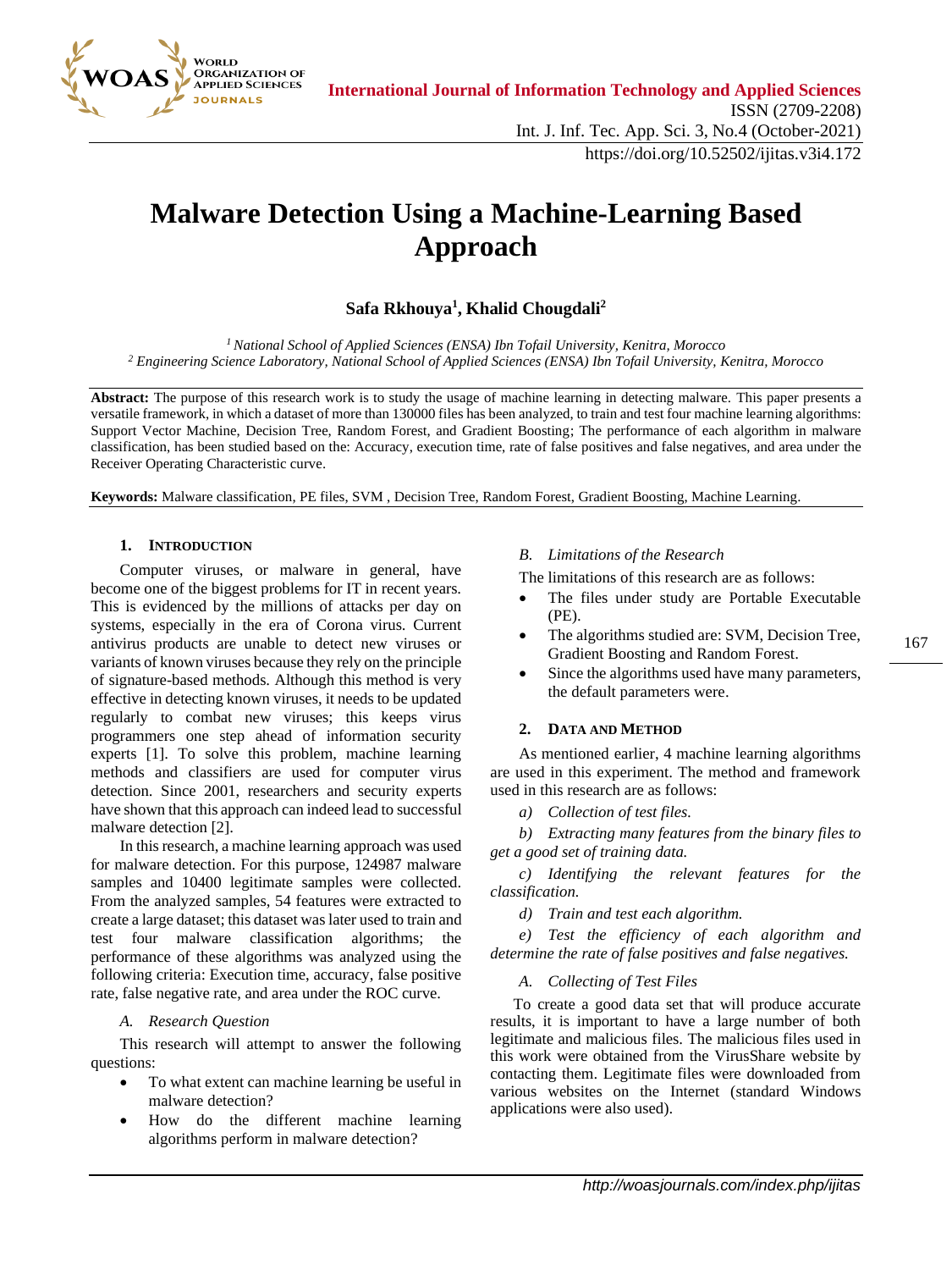- The number of malicious files used in this research is: 124987
- The number of legitimate files used in this research is: 10400

It is important to be careful when working with malicious files to avoid getting infected or causing a malware outbreak.

#### *B. Extracting features from files*

The first step in supervised machine learning is to create a dataset. The feature dataset is extracted from the previously collected files. The features that are extracted from the files are the PE headers. Before citing these features, take a look at the format of a PE file [3]; the following figure shows the general format of a PE file:



Machine learning uses integer or float data as recognition functionalities [4], most of the parameters of PE are already integer values (FieldSize, addresses, entropy...). The parameters of PE were extracted using the "pefile" library in Python. Upon extraction, relevant features were considered [5], below is the final list of extracted features: AddressOfEntryPoint, BaseOfCode, BaseOfData, Characteristics, checksum, DllCharacteristics, ExportNb, FileAlignment, ImageBase, ImportsNb, ImportsNbDLL, ImportsNbOrdinal, LoadConfigurationSize, LoaderFlags,machine, MajorImageVersion, MajorLinkerVersion, MajorOperatingSystemVersion, MajorSubsystemVersion, md5, MinorImageVersion,

MinorLinkerVersion, MinorOperatingSystemVersion, MinorSubsystemVersion, Name, NumberOfRvaAndSizes, ResourcesMaxEntropy, ResourcesMaxSize, ResourcesMeanEntropy,

| ResourcesMeanSize,      | ResourcesMinEntropy,                                   |
|-------------------------|--------------------------------------------------------|
| ResourcesMinSize,       | SectionAlignment,<br>ResourcesNb,                      |
| SectionMaxRawsize,      | SectionMaxVirtualsize,                                 |
| SectionsMaxEntropy,     | SectionsMeanEntropy,                                   |
| SectionsMeanRawsize,    | SectionsMeanVirtualsize,                               |
| SectionsMinEntropy,     | SectionsMinRawsize,                                    |
| SectionsMinVirtualsize, | SectionsNb. SizeOfCode.                                |
| SizeOfHeaders.          | SizeOfHeapCommit,                                      |
| SizeOfHeapReserve,      | SizeOfImage,                                           |
| SizeOfInitializedData,  | SizeOfOptionalHeader,                                  |
| SizeOfStackCommit.      | SizeOfStackReserve,                                    |
|                         | SizeOfUninitializedData, Subsystem, VersionInformation |
| Size.                   |                                                        |

#### *C. Selecting the Relevant features*

The idea of relevant feature selection is to reduce the 54 extracted features to a smaller set of features that are pertinent to distinguish legitimate files from malware files. The step of selecting relevant features is done by checking the difference between the values of features extracted from malicious and legitimate files. To process the data, Pandas [6], Scikit and Numpy libraries were used [7].

From the 54 features, 9 relevant features were selected and sorted according to their importance using the Extra Trees Classifier. The Trees classifier is based on an extraction of observations from the dataset and an extraction of attributes. For better interpretation, the attributes selected at the top of the tree are usually more important than the attributes selected at the end nodes of the tree because, in general, the higher subdivisions lead to greater information gain. The following figure (Figure 2) shows the selected relevant attributes and their importance:



Figure 2. Relevant features and their importance

#### *D. Classifying*

 After selecting the relevant features, the next step is classification; in this research, four algorithms were used: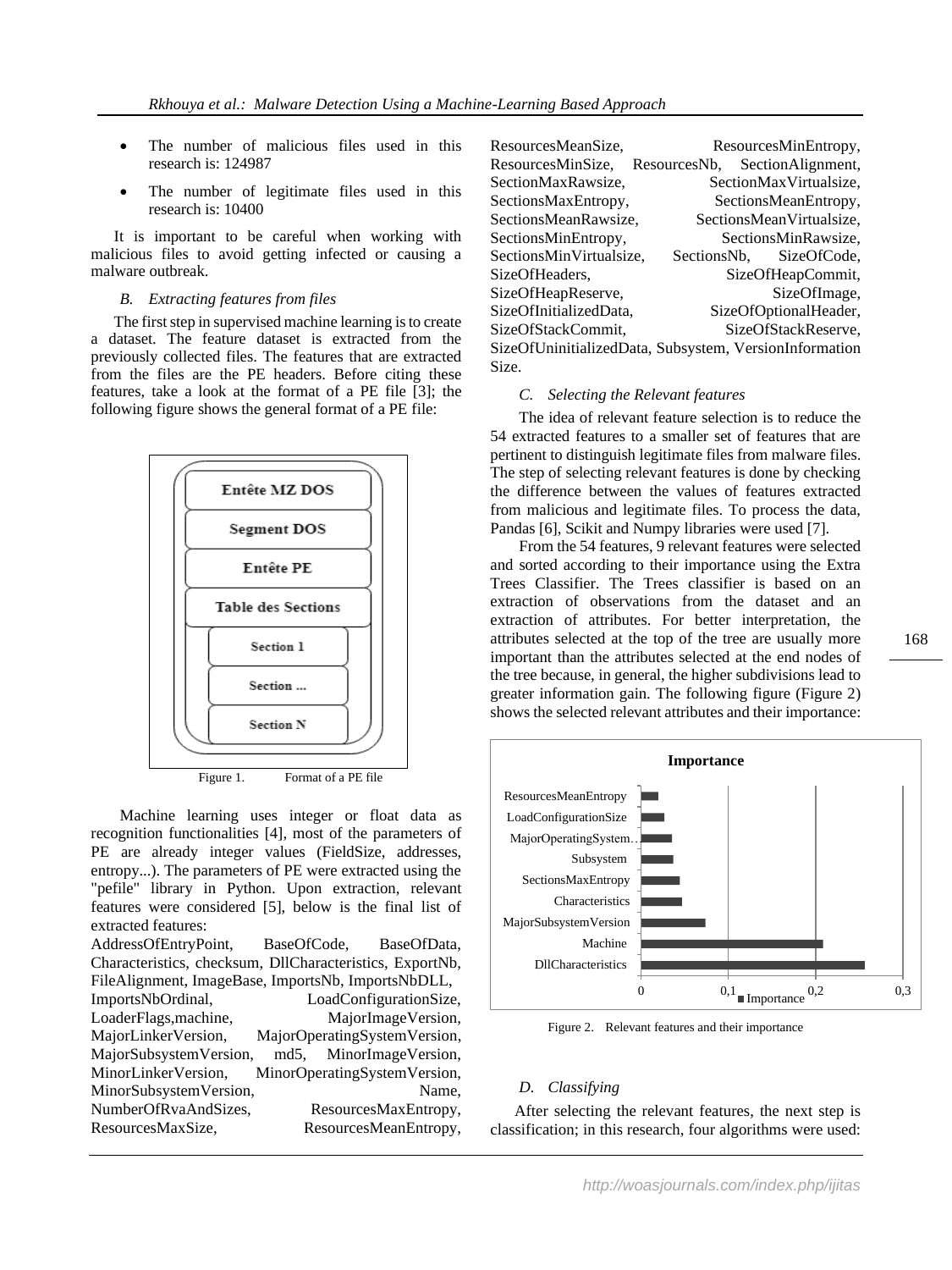Decision Tree [8], Gradient Boosting [9], SVM [10] and Random Forest [8], as these algorithms require many parameters; this experience was done with default parameters. The dataset is split into two arrays: an array named "X" that contains all values for each row except the "legitimate" column, and an array named "y" that contains only the "legitimate" value for that row. The classification algorithms compare the attribute values of "X" with the corresponding values of "y" to detect patterns in how different attribute values tend to affect the legitimacy of a file. Finally, the "X" and "y" arrays are split into two parts, a training set and a test set. The training set is provided to the classification algorithm to form a trained model. Once the model is built, it is used to classify the test set to test the accuracy of the model.

Before starting the training and testing, a timer was set using the time library in Python to track the execution time of each algorithm. The following flowchart shows the idea used in classification:



Figure 3. Training and testing flowchart

#### *E. Studying the Efficiency of Algorithms*

As mentioned earlier, the performance of each algorithm is measured by the following criteria: The running time, the accuracy, the rates of false positives and false negatives, and the AUC.

The accuracy of the model is determined by the score function from the Scikit library in Python.

The rates of false positives and false negatives are calculated using the confusion matrix [11]. Confusion matrix, also called error matrix, is a table that shows different predictions and test results and compares them with the actual values. These matrices are used in statistics, data mining, machine learning models and other artificial intelligence applications.

| TABLE L                 | THE GENERAL FORMAT OF THE |
|-------------------------|---------------------------|
| <b>CONFUSION MATRIX</b> |                           |

|                        | Actually<br>Positive $(1)$ | Actually<br>Negative $(0)$ |
|------------------------|----------------------------|----------------------------|
| Predicted Positive (1) | TР                         | FN                         |
| Predicted Negative (0) | FP                         | 1'N                        |

TP stands for True Positives; TN stands for True Negatives, FP stands for False Positives, while FN refers to False Negatives. The scikit library also provides a function that returns the confusion matrix. The values used to measure efficiency are calculated as follows:

False Positive rate (also called Fall out) is proportion of the incorrectly positive classified samples to all negative samples, it is calculated using the equation  $(1)$ :

$$
FPR = \frac{FP}{FP + TN} \tag{1}
$$

• False Negative rate is the proportion of positives which yield negative test outcomes with the test, it is calculated using the equation (2):

$$
FNR = \frac{FN}{FN + TP}
$$
 (2)

169

The accuracy (also called score) is the proportion of the correctly classified samples to all samples, it is described in the equation (3):

$$
ACC = \frac{TP + TN}{TP + FP + FN + TN}
$$
 (3)

In this experience, the running time is calculated from the start of the training to the calculation of the confusion matrix.

Area under ROC curve [12]: ROC curve is generally used in binary classification; It is constructed by plotting the TPR (True Positive Rate) on the Y-axis and the FRR (False Positive Rate) on the X-axis. The performance of each classifier is measured by the area under the ROC curve, where 0.5 represents random prediction and 1 represents perfect prediction.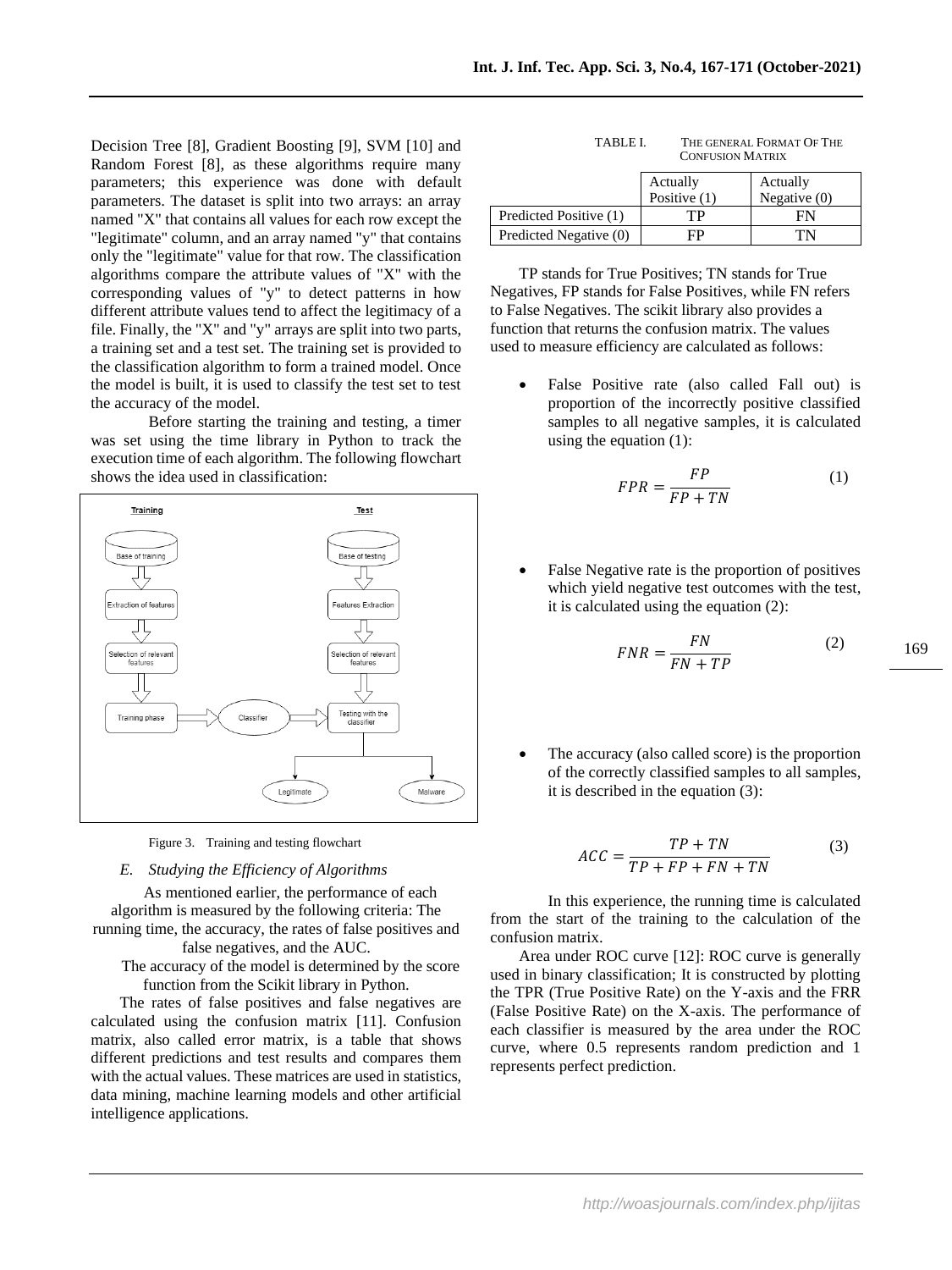#### **3. FINDINGS**

#### *A. Algorithms Performance*

 The following table shows the results of the performance criteria values for each of the tested algorithms:

| Algorithm       | <b>Accuracy</b><br>(%) | <b>Running</b><br>Time (in sec) | False<br>positive<br>Rate $(\% )$ | <b>False</b><br><b>Negative</b><br>Rate $(\% )$ |
|-----------------|------------------------|---------------------------------|-----------------------------------|-------------------------------------------------|
| <b>Decision</b> | 99.449412              | 0.723649                        | 0.208100                          | 4.676953                                        |
| <b>Tree</b>     |                        |                                 |                                   |                                                 |
| <b>Gradient</b> | 99.323775              | 9.116513                        | 0.188090                          | 6.557377                                        |
| <b>Boosting</b> |                        |                                 |                                   |                                                 |
| Random          | 99.648954              | 11.185557                       | 0.108052                          | 3.278689                                        |
| Forest          |                        |                                 |                                   |                                                 |
| <b>SVM</b>      | 99.434632              | 3009.639216                     | 0.168081                          | 5.351977                                        |

TABLE II. EXPRIMENT RESULTS

# *B. Area Under Receiver Characteristic Operator Curve*

To get more insight on performance of all the algorithms in detecting the malware files, area under the ROC curve for all algorithms has been computed and plotted. The results are shown in Table 3 and ROC curves are presented in the Figure 4.

TABLE III. RESULTS OF AREA UNDER ROC CURVE FOR EACH ALGORITHM

| <b>Algorithm</b>         | <b>AUC</b> |
|--------------------------|------------|
| <b>Decision Tree</b>     | 0.9896     |
| <b>Random Forest</b>     | 0.9933     |
| <b>Gradient Boosting</b> | 0.9950     |
| <b>SVM</b>               | 0.9910     |



Figure 4. ROC Curve

#### **4. DISCUSSION**

Although 54 features were used to detect malware files, not all were equally important in distinguishing malware files from legitimate files. Only 9 features proved to be relevant. This can be explained by looking at the nature of the malware binaries and the functionalities they are programmed to perform. For example, DLLCharacteristics is a relevant feature with an importance of over 0.25. This PE header was found to be relevant in identifying malware. Jinrong Bai (2014) interpreted this by explaining that most types of malware are executable images, while most parts of benign software are dynamic link libraries. therefore, the mean values of characteristics, ImageBase, and Dllcharacteristics show significant differences between malware and benign software [13].

From the experimental results, it can be inferred that all the algorithms used perform well in the accuracy measurement and achieve above 99%. While the Random Forest algorithm performed the best in terms of score and false negative rate, the Decision Tree algorithm performed the best in terms of execution time. On the other hand, the execution time of the SVM algorithm is strikingly high compared to the other algorithms, although the execution time depends on the CPU and does not give much indication of the performance in such experiments, but it still gives an idea of the computational operations per algorithm; the Gradient Boosting algorithm achieved a high false negative rate but a low false positive rate.

Overall, Random Forest was found to be the best and most accurate algorithm used in this research. These results are in line with other research on the same topic, where the 9 PE headers were also found to be relevant for malware classification. The only difference is in the importance of each feature and the accuracy of the algorithms. In many other studies, the algorithms did not achieve high accuracy while in this study the accuracy is higher. This can be explained by the fact that the dataset used in this study is much larger (more than 130000 files), which makes this study outstanding.

# **5. CONCLUSION**

Malware attacks are becoming one of the biggest threats to national information security, especially in these pandemic times when cyber attacks are increasing tremendously. Malware programmers are developing new techniques every day to avoid detection. To counter these attacks, information security professionals must use new technologies to detect this malware.

In this paper, we presented a method to classify malware using PE headers. More than 130000 files were used to create the dataset for training four machine learning algorithms. The efficiency of these algorithms was studied in terms of accuracy, execution time and UAC. Random Forest showed high performance compared to the other 3 algorithms with accuracy above 99.64 percent and 0.9933 area under the ROC curve.